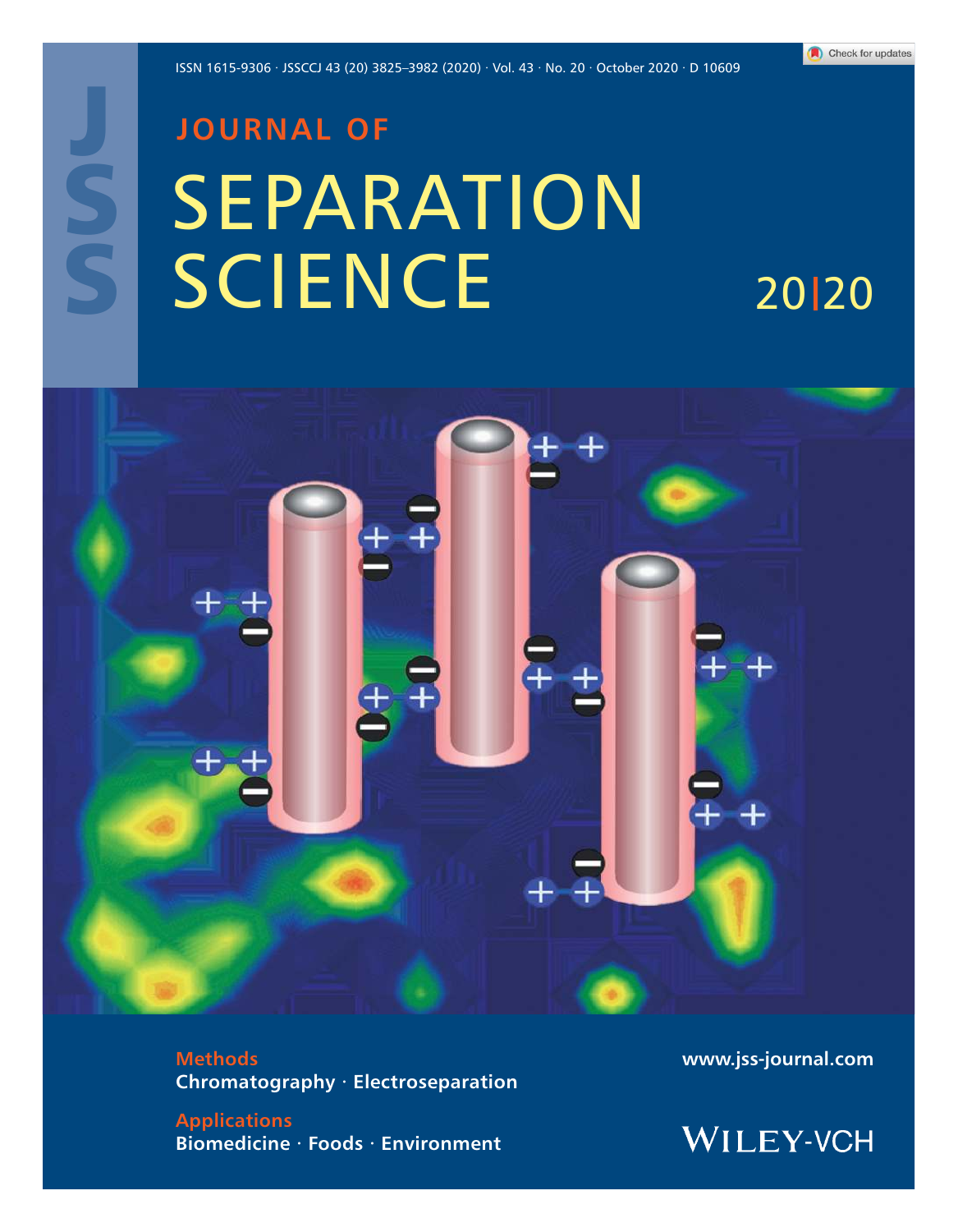#### **RESEARCH ARTICLE**

### **Investigation of the enantioselective interaction between selected drug enantiomers and human serum albumin by mobility shift-affinity capillary electrophoresis**

**Ratih Ratih<sup>1,2</sup>**  $\bullet$  **| Hermann Wätzig<sup>1</sup> | Matthias Stein<sup>1</sup> | Sami El Deeb<sup>1</sup>**  $\bullet$ 

<sup>1</sup> Institute of Medicinal and Pharmaceutical Chemistry, Technische Universität Braunschweig, Braunschweig, Germany

<sup>2</sup> Department of Pharmaceutical Chemistry, Faculty of Pharmacy, University of Surabaya, Surabaya, Indonesia

#### **Correspondence**

Prof. Sami El Deeb, Institute of Medicinal and Pharmaceutical Chemistry, Technische Universität Braunschweig, Beethovenstr. 55, 38106 Braunschweig, Germany. Email:s.eldeeb@tu-braunschweig.de

#### **Funding information**

Indonesia Endowment Fund for Education (LPDP), Ministry of Research, Technology and Higher Education (RISTEK DIKTI), Republic of Indonesia

Mobility shift-affinity capillary electrophoresis was employed for enantioseparation and simultaneous binding constant determination. Human serum albumin was used as a chiral selector in the background electrolyte composed of 20 mM phosphate buffer, pH 7.4. The applied setup supports a high mobility shift since albumin and the drug-albumin complex hold negative net charges, while model compounds of amlodipine and verapamil are positively charged. In order to have an accurate effective mobility determination, the Haarhoff-van der Linde function was utilized. Subsequently, the association constant was determined by nonlinear regression analysis of the dependence of effective mobilities on the total protein concentration. Differences in the apparent binding status between the enantiomers lead to mobility shifts of different extends ( $\alpha$ ). This resulted in enantioresolutions of  $Rs = 1.05-3.63$  for both drug models.  $R-(+)$ -Verapamil ( $K_A$  1844 M<sup>-1</sup>) proved to bind stronger to human serum albumin compared to *S*-(−)-verapamil ( $K_A$  6.6 M<sup>-1</sup>). The association constant of *S*-(−)-amlodipine (*K*<sup>A</sup> 25 073 M−<sup>1</sup> ) was found to be slightly higher compared to its antipode ( $K_A$  22 620 M<sup>-1</sup>) when applying the racemic mixture. The low measurement uncertainty of this approach was demonstrated by the close agreement of the association constant of the enantiopure *S*-(−)-form  $(K_A 25101 M^{-1}).$ 

#### **KEYWORDS**

affinity capillary electrophoresis, amlodipine, enantioselective interaction, human serum albumin, mobility-shift assay

#### **1 INTRODUCTION**

**Article Related Abbreviations:** AML, amlodipine; CCB, calcium-channel blocker; CS, chiral selector; FA, frontal analysis; HVL, Haarhoff-van der Linde; LPC-CE, liquid pre-column capillary electrophoresis; ms-ACE, mobility shift-affinity capillary electrophoresis; VER, verapamil

The stereoselectivity of a living body exhibits different affinities toward a pair of enantiomers, which results in diverse pharmacology, pharmacokinetics, metabolism, and toxicology [1]. The binding affinity represents the strength of the binding interaction between a molecule and a binding site [2]. Information on a feasible interaction

---------------------This is an open access article under the terms of the Creative Commons Attribution License, which permits use, distribution and reproduction in any medium, provided the original work is properly cited.

© 2020 The Authors. *Journal of Separation Science* published by Wiley-VCH Verlag GmbH & Co. KGaA, Weinheim.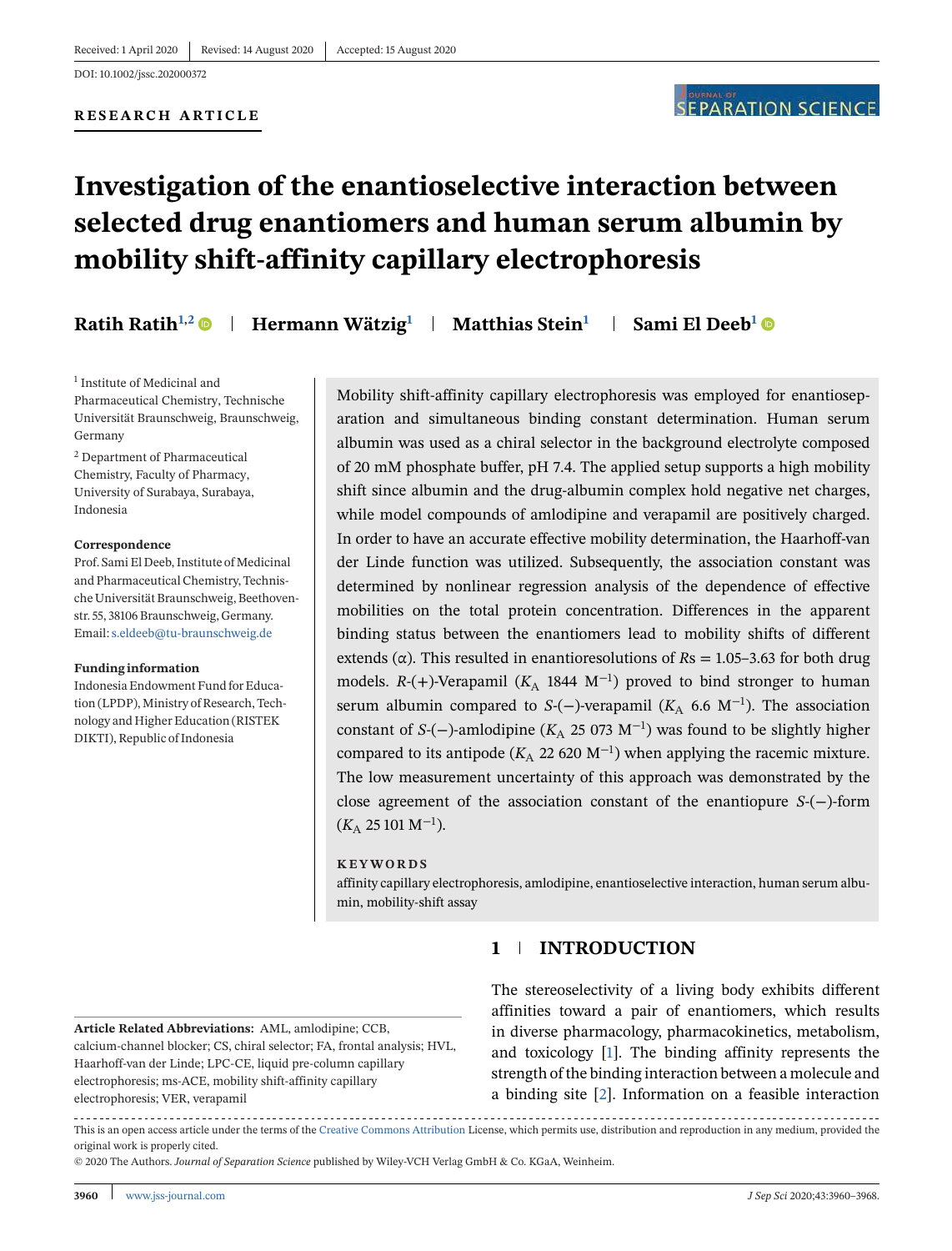is valuable in chiral analysis, particularly in developing enantioseparation methods and predicting drug behavior in the biological system [3]. Thus, drug quality control and treatment for patients can be optimized by understanding the molecular interactions.

Molecular interactions in the biological system are mostly related to the availability of human serum proteins. HSA and  $\alpha$ -acid glycoprotein are the most important transporter proteins due to their ability to bind to a wide variety of drugs [4–6]. HSA is a single-chain, nonglycosylated polypeptide containing 585 amino acid residues with a molecular mass of 66.5 kDa. In the circulatory system, HSA represents about 60% of the total plasma proteins at typical concentrations of 30–50 g/L [7]. It plays an important role as a carrier of endogenous ligands and intrinsically exhibits high stereoselectivity [4]. Due to its stereoselectivity in binding, HSA is an ideal candidate for studying protein–enantiomer interactions of the human body.

Since calcium-channel blockers (CCBs) are produced and marketed as racemic mixtures, it is important to investigate the binding affinity of the individual enantiomers. A clinical study on CCBs has reported high protein binding for amlodipine (AML) and verapamil (VER) with different duration of actions. Protein binding and elimination half-life  $(t_{1/2})$  of AML were found to be more than 99%;  $t_{1/2}$ 42.5 h and VER 84-93%;  $t_{1/2}$  3.2 h [8]. Consider the difference between AML and VER in pharmacokinetic profiles: both racemic mixtures were selected as chiral drug models to study the stereoselectivity interactions toward HSA.

AML is a dihydropyridine CCB used as a treatment choice of hypertension and coronary artery disease [9,10]. The chemical structure of AML possesses an asymmetric carbon atom, resulting in the existence of *R*-(+)- and *S*-(−) enantiomers. It has been marketed as a racemate, known as amlodipine benzene sulfonic acid salt (besylate). However, both enantiomers do not possess the same potency as calcium channel inhibitors. The *S*-(−)-enantiomer of AML shows the antihypertensive effect, which is approximately 1000 times stronger than the *R*-(+)-enantiomer [10]. Therefore, the *S*-(−)-form is considered to be most responsible as CCB-mediated pharmacodynamics action [11]. These facts clearly show that the stereochemistry of AML plays an important role in the enantiomeric composition of pharmaceuticals and its pharmacological effects. Another treatment choice for hypertension and coronary artery disease is VER, a phenylalkylamine [9]. VER has one chiral center, and thus two enantiomers of *R*-(+)-VER and *S*-(−)-VER exist. The pharmacological activity of *S*-(−)- VER is found to be 10–20 times more potent compared to its antipode. Even though it is less potent in calcium channel inhibition, *R*-(+)-VER showed potential anti-tumor activity [12].

HSA–drug interaction studies of AML and VER have been conducted by several analytical methods such as spectroscopy, chromatography, and CE. Fluorescence and circular dichroism spectroscopy have been developed for AML binding constant determination [13] and frontal analysis (FA) high-performance affinity chromatography for association equilibrium constant assay of VER enantiomers [14]. Moreover, various CE-based analytical methods to assess the binding affinity parameters of chiral drugs toward HSA have been developed [15–17]. Liu et al. have investigated the interaction of AML enantiomers to HSA by flow injection-CE frontal analysis (FI-CE/FA) [18]. A CE/FA method has been employed for molecular association study of VER enantiomers in a racemic mixture toward HSA [19]. Chiral CE offers possibilities to immobilize the selector onto a silica capillary surface [20,21] as well as to operate in a free solution that does not require the immobilization of the chiral selector (CS). In general, a basic prerequisite of enantiomeric separations in CE is that at least one of the counterparts is charged. The separation requires a sufficient stereoselective interaction between enantiomers and the CS. Combination methods of CE/FA for measuring unbound enantiomers together with trimethyl-β-cyclodextrin based enantioseparation in free solution was employed in the binding constant determination of *R*-(+)-VER and *S*-(−)-VER [22]. The reported *K*<sup>A</sup> values of both VER enantiomers have closely agreed with a previous study using liquid pre-column CE [23]. Although these CE methods were intended to study stereoselective interactions of HSA-drug enantiomers, none of them performed the enantioseparation using HSA as a CS. Since a racemic mixture contains two enantiomers, a method for HSA-based enantioseparation and simultaneous binding constant determination is challenging to develop.

Among the established methods of binding studies [24], ACE is well suited to enantiomeric separations [25] and simultaneous binding constant determination [26,27]. ACE offers various separation modes in the field of enantioselective investigation [24,27]. Combinations of CE with equilibrium dialysis and CE with ultrafiltration have been used for binding evaluation of AML [28] and fluoxetine [29], respectively. Different modes of ACE using HSA as a selector have been developed for assessing noncovalent binding [27]. HSA can hold positively or negatively net charges, depending on the pH value of the BGE. The common approaches rely on measuring alternations of size, shape, or charge due to the complexation [24,25,27]. In terms of the protein additive in the BGE for a direct separation, ACE is also known as mobility shift-affinity CE (ms-ACE) [30,31]. A baseline enantiomeric separation of omeprazole using HSA as a CS was achieved by ms-ACE mode [26].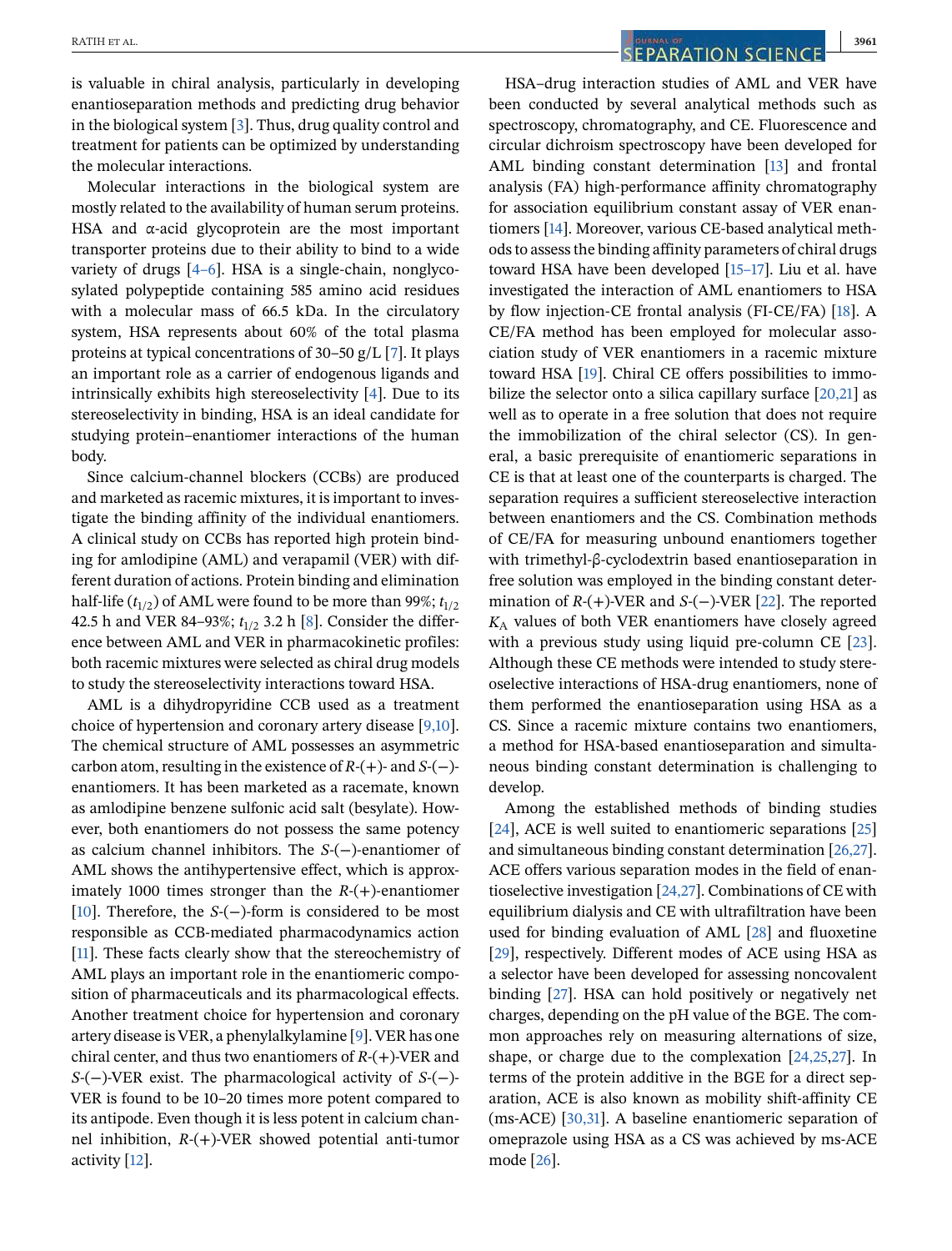#### **3962** RATIH ET AL.

The main purpose of chiral separation methods is to generate a baseline enantioseparation. Along with it, the affinity constant represents the strength of the interaction between individual enantiomers with the CS or the distinction migration of the two enantiomer–CS complexes [32]. Determining the binding constant is not only valuable in assessing the strength of the complex reaction but can also be applied to optimize the chiral separation, for example, selection of a suitable concentration of the CS [33,34]. The estimation of binding constants offers an efficient step of structured analytical research for an enantioselective interaction study in the method development, which is challenging.

This study was carried out to evaluate enantioselective interaction between selected drug enantiomers and HSA, including enantiomeric separation and simultaneous binding constant determination by ms-ACE. In order to have an accurate mobility determination, the Haarhoffvan der Linde function was utilized [35]. Electrophoretic parameters of resolution and effective mobility were evaluated. Subsequently, association constants were determined through nonlinear regression of effective mobilities as a function of total ligand concentration.

#### **2 MATERIALS AND METHODS**

#### **2.1 Reagents and solutions**

Human serum albumin (lyophilized powder  $\geq$  97%), disodium hydrogen phosphate (Na<sub>2</sub>HPO<sub>4</sub>), sodium hydroxide (NaOH), sodium dodecyl sulfate (SDS)  $\geq$  98.5%, phosphoric acid  $(H_3PO_4)$  85%, acetone  $(CH_3COCH_3)$ ≥ 99.9%, (*R*, *S*)-amlodipine (as amlodipine besylate), and (*R*, *S*)-verapamil were acquired from Sigma-Aldrich Chemie (Steinheim, Germany). The *S*-(−)-amlodipine was obtained from Biozol Diagnostica Vertrieb (Munich, Germany). The water was purified by Arium $\circledR$  pro UF/VF-Sartophore 0.2 μm water purification system from Sartorius Weighing Technology (Gottingen, Germany).

The phosphate buffer was prepared using 20 mM disodium hydrogen phosphate and adjusted by phosphoric acid 85% ( $\approx$ 0.4 mL) to reach the final pH 7.4 of 1 L buffer solution. Solutions of 30 mM SDS, 1 M NaOH, and 0.1 M NaOH were prepared in ultrapure water. All the solutions were filtered using nylon membrane 0.22 μM pore size from Rotilabo®-syringe filter (Karlsruhe, Germany) prior to the analysis.

A series of background electrolyte was prepared by spiking HSA at various concentrations of 30–110 μM into 20 mM phosphate buffer solution pH 7.4. Stock solutions of (*R*, *S*)-AML and *S*-(−)-AML were predissolved in 10% v/v methanol at 1.0 mg/mL. A fixed aliquot of 300.0 μg/mL of both stock solutions was diluted with 20 mM phosphate buffer pH 7.4. The stock solution of (*R*, *S*)-VER was prepared in 60% v/v methanol at 1.0 mg/mL and subsequently dissolved in 20 mM phosphate buffer pH 7.4 to the final concentration of 600.0 μg/mL. The working solution of each drug was prepared by spiking 2% v/v acetone into a certain volume of the diluted stock solution. Samples containing the individual drugs were injected six times  $(n = 6)$ for each BGE condition.

#### **2.2 Instrumentation**

The chiral study has been performed with a PrinCE CEC-760 system (Prince Technologies, Emmen, the Netherlands) using a diode array UV-Vis detector (190–600 nm). The DAx 3D software was used for instrumental control, data acquisition, and data analysis. Bare fused-silica capillary from Polymicro Technologies (Phoenix, AZ, USA) with a dimension of 50  $\mu$ m inner and 360  $\mu$ m outer diameters, 53.5 cm total length, and 45 cm effective length was used throughout the study. The sample rack and capillary oven were set at 25◦C.

#### **2.3 Software**

Data were evaluated using Microsoft excel 2010 (Microsoft, Redmont, WA, USA). The  $K_A$  and  $\mu_c$  values were calculated using Origin 2018 64 Bit (©OriginLab Corporation, Northampton, MA, USA) and CEVal [35] (Capillary Electrophoresis Evaluator at https://enchmet.natur.cuni. cz/software/ceval), respectively.

#### **2.4 Mobility shift-affinity CE procedure**

In the general scheme of ms-ACE, the entire capillary and the running BGE vials are filled with BGE containing the CS at various concentrations from zero to a certain level. The other binding partner is injected as a small sample plug in the capillary. Subsequently, when high voltage is applied, the enantiomers will be separated according to their individual effective electrophoretic mobilities. Due to different degrees of complexation, the enantiomeric analytes will hold different apparent mobilities depending on the CS levels [32,36]. The change of effective mobilities as a function of the ligand concentrations is used to calculate the apparent binding properties in ms-ACE [37]. A schematic illustration of the ms-ACE setup is given in Figure 1.

The new capillary was pretreated using 1 M NaOH (30 min), 0.1 M NaOH (10 min) and ultrapure water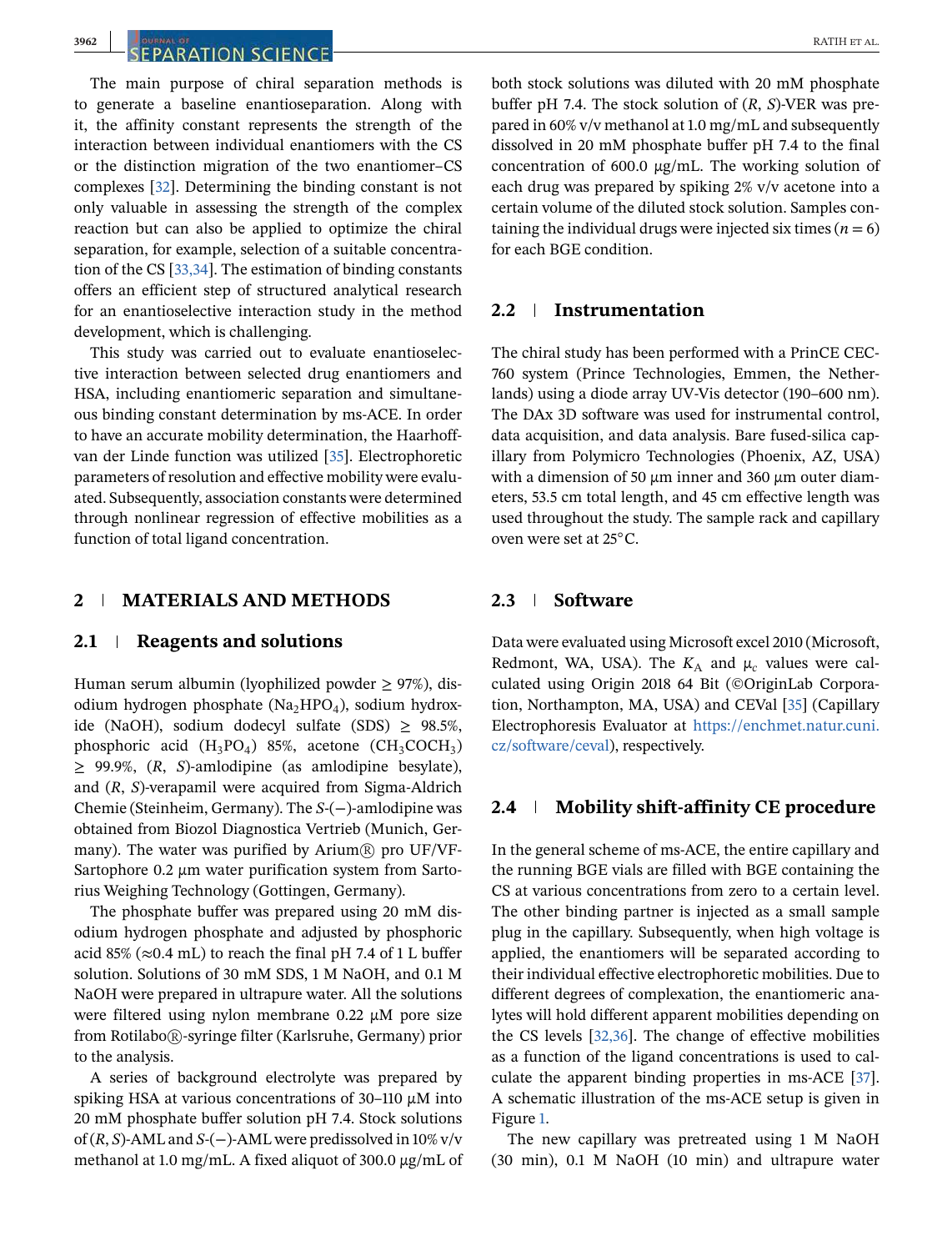

**FIGURE 1** Schematic illustration of enantioselectivity in the applied ms-ACE system

(10 min). At the beginning and the end of the analysis, the capillary was flushed using 0.1 M NaOH and followed by ultrapure water for 10 min. All rinsing steps were performed using 1500 mbar pressure. An interval rinsing between each injection was applied using 30 mM SDS (1500 mbar, 1 min), ultrapure water (1500 mbar, 0.5 min), 0.1 M NaOH (1500 mbar, 1 min), ultrapure water (1500 mbar, 0.5 min), and BGE (1500 mbar, 2 min). Finally, samples were injected into the capillary for 6 s with a pressure of 50 mbar. All separations were conducted at 25<sup>°</sup>C using 15 kV applied voltage with the cathode at the capillary outlet.

The enantioselective interactions were investigated using HSA at concentrations of 0, 30, 40, 50, 70, 90, and 110 μM. The pure BGE contains 20 mM disodium hydrogen phosphate at pH 7.4. Selected drugs of AML and VER were traced by UV detection at  $\lambda$  250 nm and 240 nm. Even though HSA interferes with detection sensitivity at the selected UV wavelengths, the earlier studies by Tanaka et al. and Haginaka et al. reported the repeatabilities of migration times and peak areas were insignificantly affected [30,38]. Moreover, the measurement in ms-ACE was based on the determination of the effective mobility by evaluating the  $a_1$  parameter of

the Haarhoff–van der Linde function, which is robust toward background absorption [35]. This approach could minimize the detection sensitivity issue, thus having less effect on the applied full-filling technique of the ms-ACE system. In order to avoid ligand and/or buffer depletion of the separation system, the position of both ends (inlet and outlet) capillary were immersed into the BGE vials, alternatively.

#### **2.4.1 Enantiomeric resolution**

The resolution (*R*s) values of two enantiomers were calculated based on the difference in the migration times and the width of the peaks at the half-height by DAx 3D software, according to the following equation:

$$
Rs = 1.177 \times \frac{(t_2 - t_1)}{(W_{hh_1} + W_{hh_2})}
$$
 (1)

where  $t_1$  and  $t_2$  are the migration times of the individual enantiomers 1 and 2, correspondingly. Similarly,  $W_{hh_1}$  and  $W_{hh_2}$  are the widths at the half-height of peaks 1 and 2, respectively [39,40].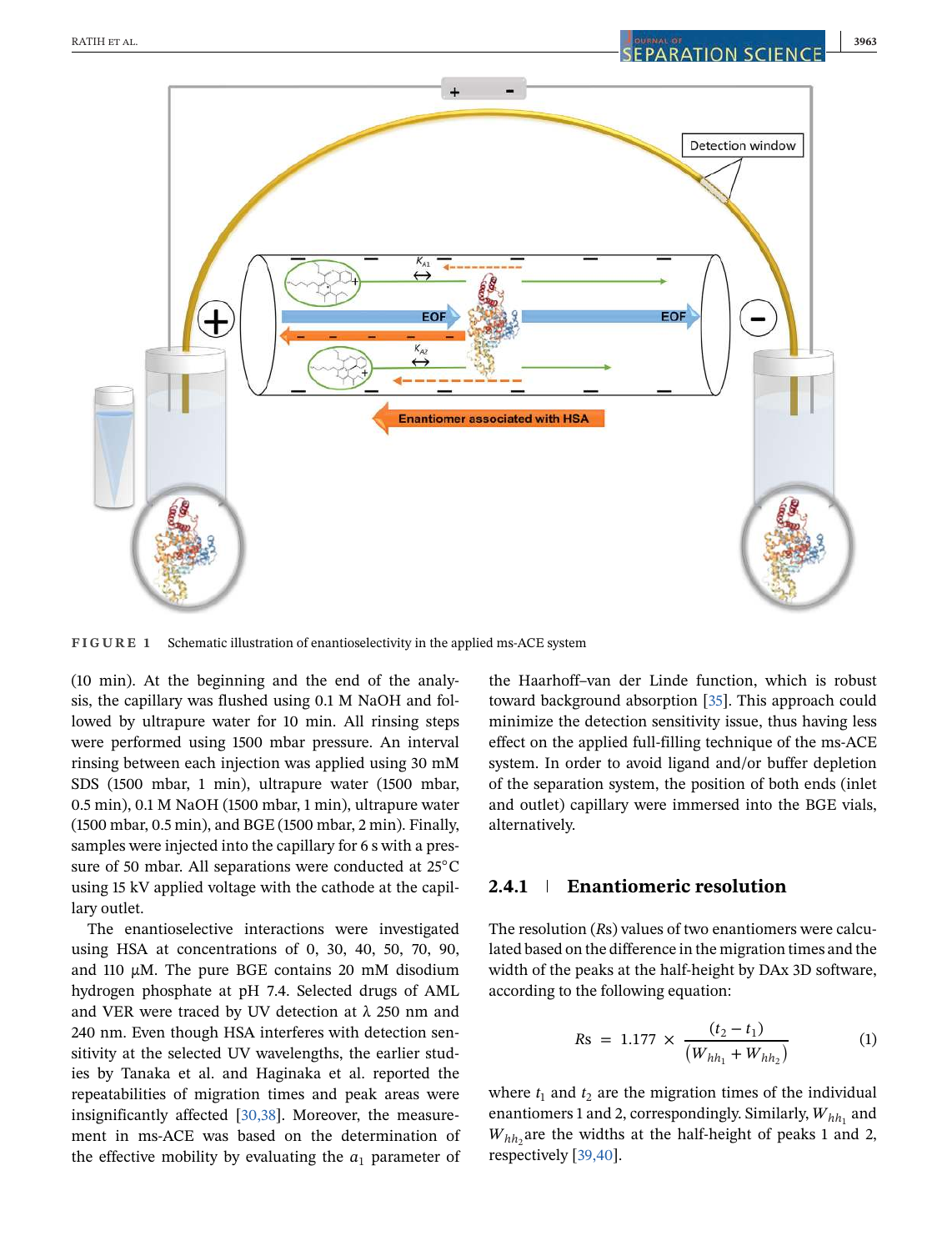#### **2.4.2 Association constant determination**

Specific chemical responses of the ms-ACE system are determined as surrogates since the degree of binding is not directly measurable [41]. The association constant  $(K_A)$  is obtained by nonlinear regression analysis via fitting the analyte's effective mobility (dependent variable,  $\mu_i$ ) to the corresponding selector concentration (independent variable,  $C_i$ ). The model function is described by Equation (2), where  $\mu_f$  is the effective mobility of the analyte in the BGE free of the selector (HSA) and  $\mu_c$  is the ionic mobility of the analyte–selector complex.

$$
\mu_{i} = \mu_{f} + \frac{(\mu_{c} - \mu_{f}) \times K_{A} \times C_{i}}{1 + (K_{A} \times C_{i})} \left[ m^{2} V^{-1} s^{-1} \right] \tag{2}
$$

#### **3 RESULTS AND DISCUSSION**

#### **3.1 Enantiomeric separation**

Due to its simplicity, a direct separation approach by adding a CS into the BGE solution is the most commonly utilized in chiral CE [29, 40, 42]. The employed CS can be easily adjusted to the optimal concentration [42,43]. Hence, having an isoelectric point of 4.7 makes HSA a negatively charged molecule at the applied physiological pH 7.4, while basic drugs such as AML ( $pK_a$  8.6) and VER ( $pK_a$  8.9) are positively charged. Thus, all molecules will have electrophoretic mobilities. Therefore, the enantiomers of both drugs were electrophoretically separable in the presence of HSA at the selected physiological pH [43].

An initial resolution of enantiomers with *R*s = 1.1 (AML) and  $Rs = 1.0$  (VER) was obtained in the addition of 30  $\mu$ M HSA. The increment of HSA up to 40 μM steadily led to a partial separation, while at a 50  $\mu$ M, an improvement in baseline separation was achieved. Likewise, starting at 70 μM HSA, the resolution of AML raised dramatically, whereas VER increased gradually. From the molecular point of view, noncovalent binding results in the formation of diastereomeric complexes. An increase in the concentration of HSA results in a higher  $\alpha$ , and thus, in an overall reduction of cathodic migration [42]. Throughout the elongation of the migration times, HSA has a strong interaction with enantiomers and contributes to the enhancement of enantioresolution [16].

An interesting separation phenomenon emerged at 70 μM HSA when the effective mobility of *S*-(−)-AML switched to be more negatively charged and appeared after the EOF marker (Figure 2A). The presence of HSA significantly influenced the *S*-(−)-AML enantiomer, resulting in higher mobility and consequently possessing longer migration time. It shows that the migration of enantiomers depends on the mobility effects in the applied separation system [44].

Further increase in HSA concentration led to peak broadening, as seen in Figure 2 at 90  $\mu$ M HSA. In some cases of using protein-based CS, this occurrence is likely due to protein adsorption onto the wall of the unmodified fused-silica capillaries. The extent of adsorption might increase in the presence of more amino groups and an overall more positive charge on proteins. In this study, sufficient rinsing between runs using SDS was applied to remove the adsorbed HSA and ensure the repeatability [26,30]. SDS has shown effectiveness in washing a capillary wall by the combination of denaturation proteins and micellar effect [26]. Accordingly, HSA adsorption onto the capillary wall was minimized, which prevented the separation system from severe peak broadening. Indeed, the repeatability of *Rs* values and migration times was less than 3% RSD in the range of 30–110  $\mu$ M HSA as a CS. Due to the enantiomers interacting more strongly with the CS at higher concentrations [16,45], the effect of slow binding equilibrium kinetics gets more pronounced [45]. This assumption was far reasonable behind the peak broadening [45]. Strong protein–drug interaction as a result of slow kinetics binding equilibrium was shown by AML enantiomers with its broad peaks. In addition, Zhu et al. reported that the concentration of HSA dissolved in the running buffer mainly controls the efficiency of enantioseparation rather than the HSA adsorbed to the capillary wall [16]. For these reasons, the reliable enantioseparation was conducted in an optimum HSA content in the BGE from 30 to 110 μM.

Overall, within the concentration range of 30–110  $\mu$ M HSA, AML showed excellent resolution with broad peaks width, while VER displayed satisfactory resolution and sharp peaks. Repeatabilities of the migration times and the *R*s values were found to be less than 1.85% RSD and 3.80% RSD for all tested analytes. HSA concentration of 50 μM was considered to be optimal as CS for AML and VER enantioseparations with a resolution of  $Rs = 1.68$  and  $Rs = 1.56$ , respectively. The difference in binding status between enantiomers initiates the resolution, which carries out the migration of *R-*(+)-AML and *S-*(−)-VER as the first eluted peak. *S-*(−)-AML and *R-* (+)-VER possess a higher binding affinity toward HSA, compared to their antipodes. The enantioseparation profiles of AML and VER are shown in Figure 2A and B, respectively.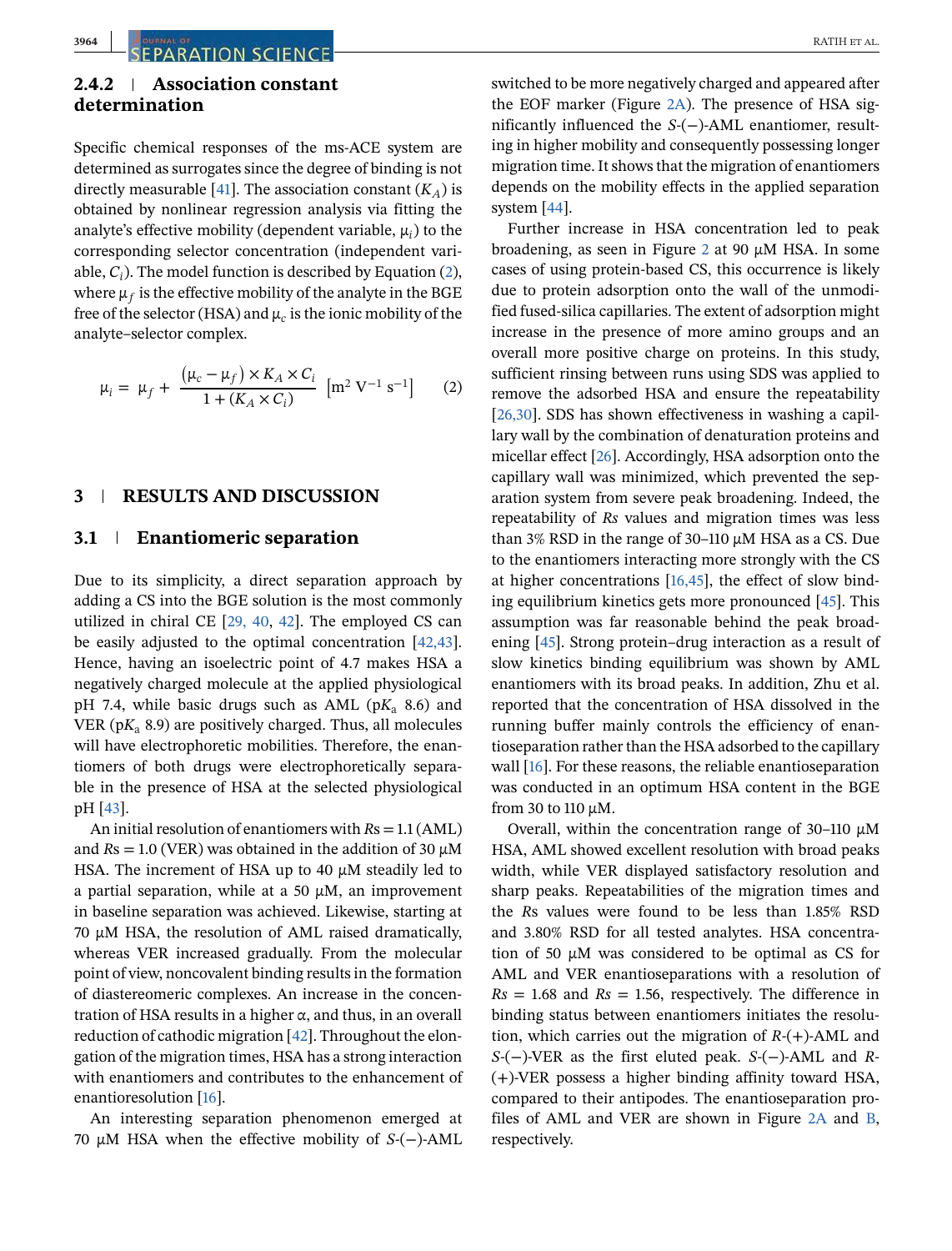

**FIGURE 2** Effect of HSA concentrations on the degree of interactions toward amlodipine (AML, 2A) and verapamil (VER, 2B), which results in enantioresolutions and mobility shifts. The electropherograms show five of seven enantioseparations at the applied ms-ACE conditions, as described in the experimental section

#### **3.2 Binding constant determination**

Further investigation of enantioselective interactions between HSA and drug models was achieved by ms-ACE using a pH and buffer composition close to the physiologically relevant conditions. Mobility shifts of the individual enantiomers as a function of HSA concentrations were evaluated simultaneously. The effective mobility of AML and VER in the absence of HSA was found to be  $13.7 \times 10^{-9}$ and  $11.8 \times 10^{-9}$  m<sup>2</sup> V<sup>-1</sup> s<sup>-1</sup>, respectively. In the presence of 30–110 μM HSA, the first eluting enantiomer of AML and VER shifted its effective mobility from  $7.00 \times 10^{-9}$  to  $2.20 \times 10^{-9}$  and from  $11.1 \times 10^{-9}$  to  $9.2 \times 10^{-9}$  m<sup>2</sup> V<sup>-1</sup> s<sup>-1</sup>, respectively.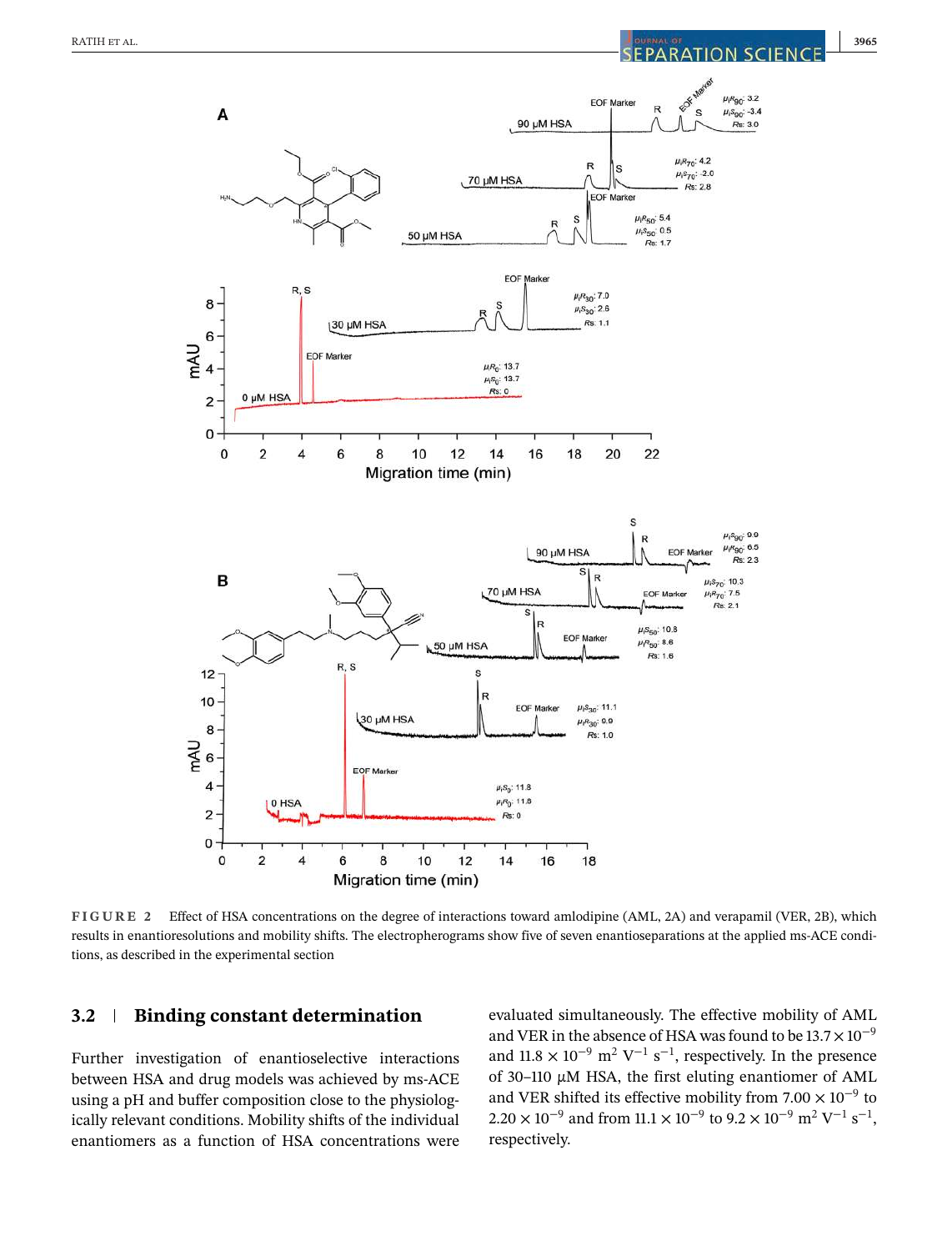| <b>HSA</b>   | AML              |             |                |                | <b>VER</b>  |             |                |                        |  |
|--------------|------------------|-------------|----------------|----------------|-------------|-------------|----------------|------------------------|--|
| $[10(6 M]$   | $\mu_{i_R}$      | $\mu_{i_S}$ | $\Delta \mu_i$ | R <sub>S</sub> | $\mu_{i_S}$ | $\mu_{i_R}$ | $\Delta \mu_i$ | $\mathbf{R}\mathbf{s}$ |  |
| $\mathbf{0}$ | 13.7             | 13.7        | 0.0            | $\mathbf{0}$   | 11.8        | 11.8        | 0.0            | $\mathbf{0}$           |  |
| 30           | 7.0              | 2.6         | 4.4            | 1.1            | 11.1        | 9.9         | 1.3            | 1.0                    |  |
| 40           | 6.3              | 1.6         | 4.7            | 1.4            | 10.9        | 9.2         | 1.8            | 1.3                    |  |
| 50           | 5.4              | 0.5         | 4.9            | 1.7            | 10.8        | 8.6         | 2.2            | $1.6\phantom{0}$       |  |
| 70           | 4.2              | $-2.0$      | 6.2            | 2.8            | 10.3        | 7.5         | 2.8            | 2.1                    |  |
| 90           | 3.2              | $-3.4$      | 6.6            | 3.0            | 9.9         | 6.5         | 3.4            | 2.3                    |  |
| 110          | $2.2\phantom{0}$ | $-4.5$      | 6.7            | 3.6            | 9.2         | 5.5         | 3.7            | 2.7                    |  |

**TABLE 1** Effect of HSA concentrations on the enantioseparation parameters of amlodipine (AML) and verapamil (VER)

 $\mu_i$  :10<sup>-9</sup> m<sup>2</sup> V<sup>-1</sup> s<sup>-1</sup>.

The interaction between the negatively charged HSA molecules and the positively charged basic chiral molecules was considered to be the main reason for efficient chiral discrimination of the tested basic compounds. The opposite charges of HSA and the analytes support the enantioseparation due to the optimal difference between the effective mobilities of the CS–enantiomer complexes and the free enantiomers [37,46]. The respective electrophoretic mobilities are listed in Table 1.

Association constants  $(K_A)$  were determined by analyzing the effective mobilities of enantiomers at various HSA concentrations. Binding curves for AML and VER are displayed in Figure  $3A$  and B, respectively.  $K_A$  values of 22 620 M−<sup>1</sup> for *R*-(+)-AML and 25 073 M−<sup>1</sup> for *S*-(−)-AML were obtained when applying in the racemic mixture. This result showed the close agreement of enantiopure *S*-(−)- AML with  $K_{\rm A}$  25 101 M<sup>−1</sup>. A clinical study by Luksa et al. has reported comparable pharmacokinetic parameters of the individual enantiomers after administration of racemic AML and enantiopure AML to healthy subjects. The close finding of  $S$ -(-)-AML  $K_A$  values in our study match up to the reported comparable pharmacokinetic parameters of AML in the racemic mixture and enantiopure [47]. Moreover, the *K*<sub>A</sub> value of *S*-(−)-AML was obtained higher than *R*-(+)-AML, which was also found in a previous study by Liu et al. using FI-CE/FA [18].

Furthermore, *R*-(+)-VER (*K*<sub>A</sub> 1844 M<sup>-1</sup>) proved to bind stronger to HSA compared to *S*-(−)-VER ( $K_A$  6.6 M<sup>-1</sup>). However, a reliable binding curve could not be obtained for VER with HSA concentrations in the applied range of 30– 110 μM. This is due to the weak interaction between VER enantiomers and HSA in the applied system, and binding curves are too straight to be evaluated quantitatively. Insufficient description of the binding curve leads to the unavoidable low accuracy of the binding constant prediction [37]. Indeed, the  $K_A$  values of VER enantiomers at certain CE conditions correspond to the relative measures of the complexes strength instead of apparent association constants. Despite the feasibility of the binding curves, the



**FIGURE 3** Binding curves of amlodipine (AML, 3A) and verapamil (VER, 3B) as a racemic mixture and pure enantiomer in the presence of 0–110 μM HSA

calculated  $K_A$  value of  $R-(+)$ -VER in the racemic mixture showed nearly the same value as that obtained in the earlier studies of racemic VER (*K*<sub>A</sub> 1100–1790 M<sup>-1</sup>) [19] and (*K*<sup>A</sup> 1100 M−<sup>1</sup> ) [48].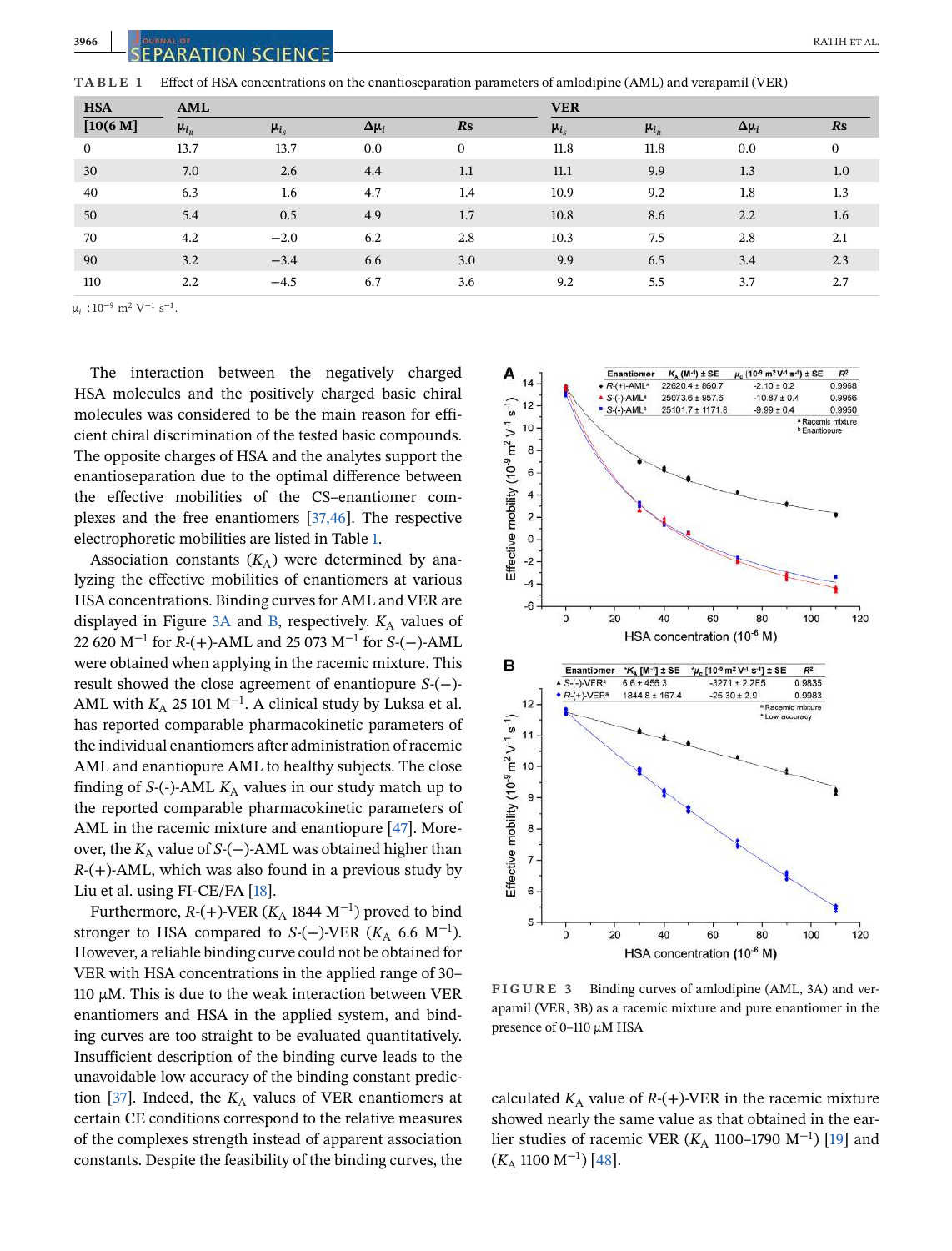#### **4 CONCLUDING REMARKS**

HSA chiral recognition ability has been successfully utilized in enantioselective interaction study toward selected basic drugs for enantiomeric separation and simultaneous binding constant determination by ms-ACE. The addition of HSA into the BGE solution at a physiological pH established an optimum difference in charges between the complexed form and the free drug, which resulted in different degrees of apparent mobilities. The nonlinear function of mobility shifts and HSA concentrations allows the determination of the binding affinity of the individual enantiomers, simultaneously. The binding constants of *R*-(+)-VER and *S*-(−)-AML were found to be higher than their antipodes when applying the racemic mixture. In addition, the  $K_A$  value of  $S$ -(−)-AML as pure enantiomer closely agrees with the  $K_A$  value of the *S*-(−)-enantiomer that measured in the racemic mixture. The binding affinity study proved that *S*-(−)-AML and *R*-(+)-VER bind stronger to human serum albumin compared to their counterparts.

#### **Article Related Symbols**

*α*, degree of the complexation; *a***<sup>1</sup>** , a position of Gaussian  $\mathbf{c}_i$ , total concentration of the selector;  $\Delta \mu_i$ , the effective mobility difference between two enantiomers;  $K_A$ , association constant; **Rs**, resolution;  $t_{1/2}$ , elimination half-life;  $t_1$ , migration time of the first enantiomer;  $t_2$ , migration time of the second enantiomer;**W***hh*, peak width at half height;  $\mu_c$ , fully saturated complex mobility;  $\mu_f$ , free analyte mobility;  $\mu_i$ , effective mobility,  $\mu_{i_R}$ , effective mobility of *R*-(+)-enantiomer;  $\mu_{i_S}$ , effective mobility of *S*-(−)enantiomer.

#### **ACKNOWLEDGMENTS**

This study was supported by a research grant from Indonesia Endowment Fund for Education (LPDP), Ministry of Research, Technology and Higher Education (RISTEK DIKTI), Republic of Indonesia.

Open access funding enabled and organized by Projekt DEAL.

#### **CONFLICT OF INTEREST**

The authors have declared no conflict of interest.

#### **ORCID**

*Ratih Ratih* https://orcid.org/0000-0002-9308-2281 *Sami El Deeb* https://orcid.org/0000-0001-6417-4737

#### **REFERENCES**

1. Shen Z, Lv C, Zeng S. Significance and challenges of stereoselectivity assessing methods in drug metabolism. J Pharm Anal. 2016;6:1–10.

2. Levy RH, Boddy AV. Stereoselectivity in pharmacokinetics: A general theory. Pharm Res. 1991;8:551–6.

- 3. Li Z, Hage DS. Analysis of stereoselective drug interactions with serum proteins by high-performance affinity chromatography: A historical perspective. J Pharm Biomed Anal. 2017;144:12–24.
- 4. Chuang VTG, Otagiri M. Stereoselective binding of human serum albumin. Chirality 2006;18:159–66.
- 5. Hage DS. Analysis of biological interactions by affinity chromatography: Clinical and pharmaceutical applications. Clin Chem. 2017;63:1083–93.
- 6. Zhivkova ZD. Studies on drug–human serum albumin binding: The current state of the matter. Curr Pharm Des. 2015;21: 1817–30.
- 7. Shen Q, Wang L, Zhou H, Jiang H-d, Yu L-s, Zeng S. Stereoselective binding of chiral drugs to plasma proteins. Acta Pharmacol Sin. 2013;34:998–1006.
- 8. Nayler WG. Amlodipine. Berlin: Springer-Verlag; 1993.
- 9. Knuuti J, Wijns W, Saraste A, Capodanno D, Barbato E, Funck-Brentano C, Prescott E, Storey RF, Deaton C, Cuisset T, Agewall S, Dickstein K, Edvardsen T, Escaned J, Gersh BJ, Svitil P, Gilard M, Hasdai D, Hatala R, Mahfoud F, Masip J, Muneretto C, Valgimigli M, Achenbach S, Bax JJ, ESC Scientific Document Group. 2019 ESC Guidelines for the diagnosis and management of chronic coronary syndromes: The Task Force for the diagnosis and management of chronic coronary syndromes of the European Society of Cardiology (ESC). Eur Heart J. 2020, 41: 407–77.
- 10. Krasulova K, Holas O, Anzenbacher P. Influence of amlodipine enantiomers on human microsomal cytochromes P450: Stereoselective time-dependent inhibition of CYP3A enzyme activity. Molecules 2017;22:1–14.
- 11. Hancu G, Budău M, Kántor LK, Cârje A. Cyclodextrine screening for the chiral separation of amlodipine enantiomers by capillary electrophoresis. Adv Pharm Bull. 2015;5:35– 40.
- 12. Perrotton T, Trompier D, Chang X-B, Di Pietro A, Baubichon-Cortay H. (R)- and (S)-verapamil differentially modulate the multidrug-resistant protein MRP1. J Biol Chem. 2007;282:31542– 48.
- 13. Housaindokht MR, Zaeri ZR, Bahrololoom M, Chamani J, Bozorgmehr MR. Investigation of the behavior of HSA upon binding to amlodipine and propranolol: Spectroscopic and molecular modeling approaches. Spectrochim Acta A Mol Biomol Spectrosc. 2012;85:79–84.
- 14. Mallik R, Yoo MJ, Chen S, Hage DS. Studies of verapamil binding to human serum albumin by high-performance affinity chromatography. J Chromatogr B. 2008;876:69–75.
- 15. Yang J, Hage DS. Chiral Separations in capillary electrophoresis using human serum albumin as a buffer additive. Anal Chem. 1994;66:2719–25.
- 16. Zhu X, Ding Y, Lin B, Jakob A, Koppenhoefer B. Study of enantioselective interactions between chiral drugs and serum albumin by capillary electrophoresis. Electrophoresis 1999;20:1869– 77.
- 17. Martínez-Gómez MA, Martínez-Pla JJ, Sagrado S, Villanueva-Camañas RM, Medina-Hernández MJ. Chiral separation of oxprenolol by affinity electrokinetic chromatography-partial filling technique using human serum albumin as chiral selector. J Pharm Biomed Anal. 2005;39:76–81.